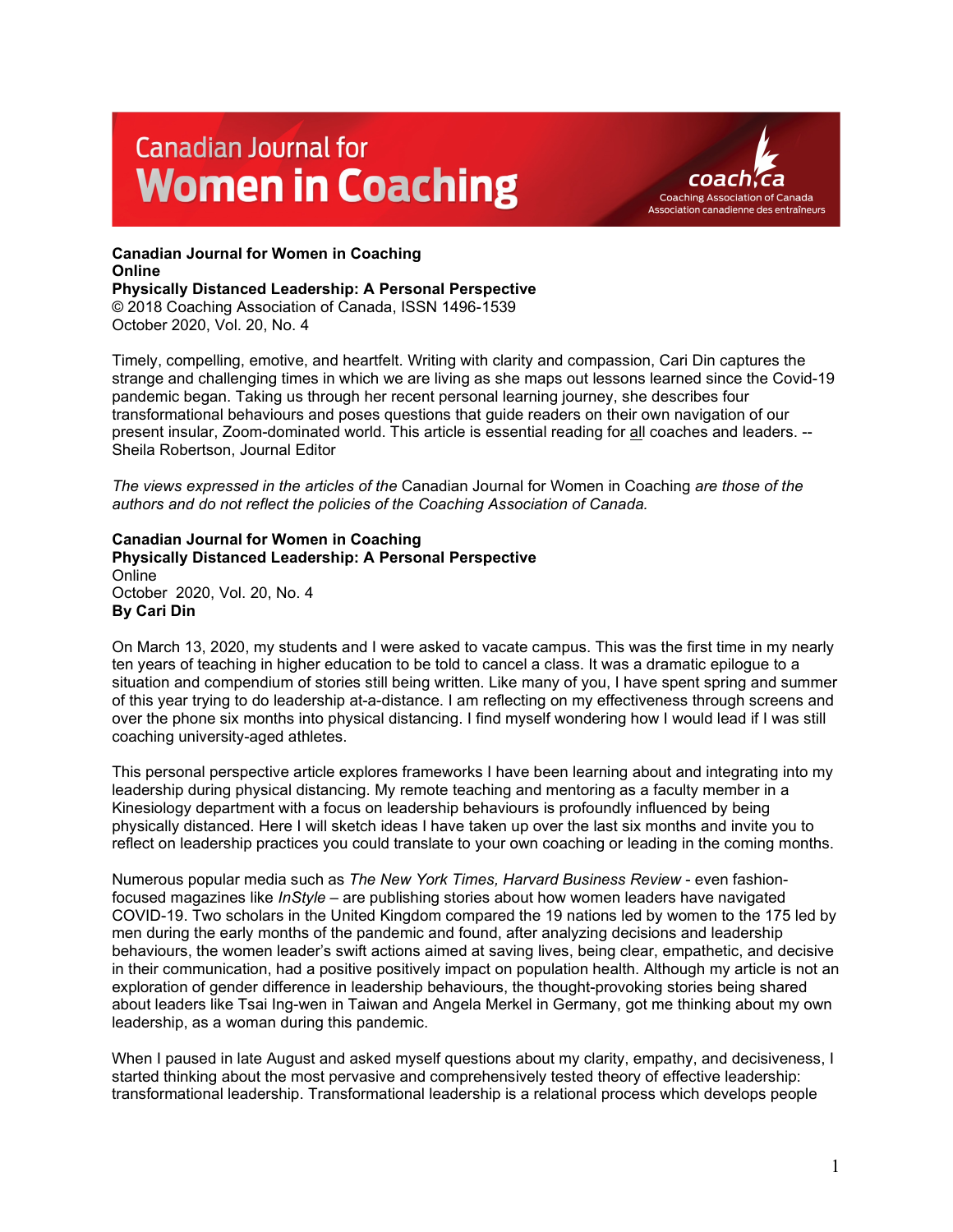and their performances through inspiring and empowering followers. Transformational leadership is set of quality behaviours shown through research across diverse contexts — think parenting, business, the military and definitely sport — to develop a host of positive outcomes from psychosocial wellness to Olympic gold medals. No one has done a transformational audit of the 19 women leading nations through this pandemic; however, the stories and statistics I have read leave me thinking they have mobilized this type of leadership during uncertainty and at-a-distance.

In my PhD work, I tested transformational leadership theory and discovered that Canadian coaches whose athletes won medals in the 2010 Olympic Games were using it. Transformational leaders empower followers through role modelling their values and encouraging creativity and problem solving. They take the time to get to know their followers and tailor learning to individuals. And transformational leadership includes sketching "a compelling vision of the future". At the Canadian Centre of Advanced Leadership at the Haskayne School of Business, where I am a leadership fellow, we are using this leadership framework to structure our mentorship program. Research suggests mentoring relationships create fertile ground for leadership development, so building transformational leadership learning into the program this year is a wise decision. I am looking forward to supporting mentors in being transformational while physically distanced.

The question which is yet to be answered but certainly one I have hunches about is: What shifts do we need to make to use the four transformational behaviours effectively when we do not share a physical space? My own leadership through the screen has been at times seamless but in other instances, awkward. I will describe each of the four transformational behaviours which I have been practicing during remote work and invite you to pause and imagine how you can translate some of these practices to your coaching and leading now.

**When we take the time to get to know what motivates a person, what makes them tick, and the barriers they face, we are using the first transformational leadership behavior of individualized consideration**. One example of my use of this behaviour happened recently through a screen. I sent an email to former students, asking for their advice to future students in a project-based class I am teaching online this fall. One student asked if she could meet me on Zoom to discuss this request. When we met, she shared the barriers to learning she had experienced as the only BIPOC (black, Indigenous, and people of colour) student on her project team. My initial feelings of sadness and remorse were mixed with gratitude because in the moment, I was aware of getting to hear and value the individual experience of this student. When we truly see people and hear them, we do individualized consideration. After our Zoom talk, this student made a video for students in the new cohort of my class to learn from.

Individualized consideration allows us to reach people. For me, it is the threshold to engagement and although challenging to do in large groups, the leadership behaviour I feel my best sport coaching was built upon this practice. What are you doing to increase your understanding of the individuals you coach or lead? How can you improve this practice at-a-distance without adding hundreds of hours to your day?

**The second transformational leadership behaviour I have practiced during physical distancing is idealized influence. This behaviour is seen when we talk about our values and purpose, we model what we seek, and earn people's trust.** I think the women decreasing death rates in the nations they lead are doing idealized influence. My personal example of idealized influence happened under pressure, when a researcher I was supervising was unresponsive. Rather than scold this person on deadlines and expectations, I set up a time to talk on the phone and describe my core values, and the purpose of our shared work. This was a conversation I would have preferred face-to-face, ideally walking outside. I used the phone rather than Zoom or Microsoft Teams because I did not want to stare directly into her eyes, I wanted to tell my story and invite her into it.

Idealized influence in the most influential sport coaches I learned from was embodied – their values and our purpose emanated from their physical presence as much as their words. Imagining how we can clarify our principles is crucial at-a-distance because our presence is digital. Genuine conversations with the people we are coaching about shared values and purpose are as important to plan as training cycles. How are you doing idealized influence right now?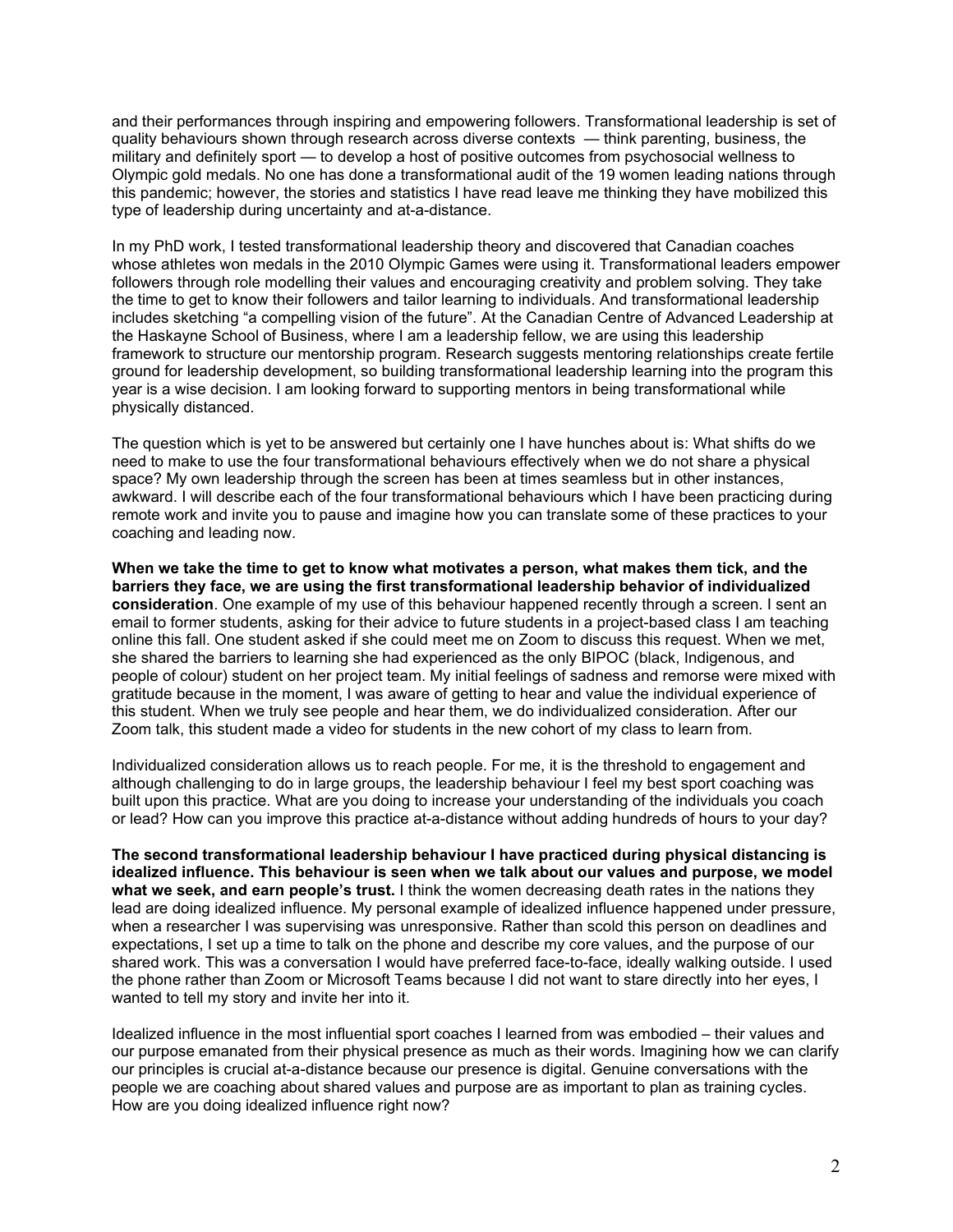**Inspirational motivation happens when we paint a compelling vision of the future in which people can see themselves.** Our athletes, direct reports, and students engage meaningfully to the journey when we do inspirational motivation effectively*.* This transformational leadership behaviour is intentionally designed into my fall classes. One of the strategies Flower Darby and James Lang suggest in their excellent book, *Small Teaching Online: Applying Learning Science in Online Classes,* is to describe the vision and final destination of a course to students as we begin online. This is akin to painting a compelling picture of the future and welcoming people into the process of achieving a shared purpose in sport in which athletes can see themselves.

This summer, I challenged myself to distill courses into one or two big ideas which I can describe simply in our first class to help students imagine achieving these aims with me and their peers. In sport, I often conceptualized the vision as the score. But I learned as an artistic swimmer to pay attention to the process and set performance goals we *could* control, because a judge's score would not always reflect the work we did. This helped me as a young coach to teach athletes to trust their process and retain our vision. It also helped me to teach athletes that vision and purpose are multi-dimensional and nuanced; that is, a best performance may not earn the highest score.

I think we must be incredibly intentional about starting with a clear and accessible vision at-a-distance and I invite you to consider how you do this. How do you enable buy-in and engagement with the process, plan, and future state?

**The fourth transformational leadership behaviour is intellectual stimulation. We do it when we ask people to take more than one perspective, to design creative solutions, and disrupt the status quo.** In some ways, being at-a-distance has me in a near constant state of intellectual stimulation; very few things are being done the way they were before 2020.

My example of intentionally practicing intellectual stimulation comes from mentoring a team of three students throughout the spring and summer. As this team stepped into new terrain, I invited them to be resourceful and represent their thinking in ways which made sense to them. If we had been working faceto-face, I would have demonstrated how I organize large groups of ideas and sources in my office at the university; yet at-a-distance, I encouraged each individual researcher to come up with a system and use a technology that works for them. Without an exemplar on my massive whiteboard, each person began imagining different ways they could make sense of their work. The pride and clarity each showed me in their report back reminded me of the indelible impact this leadership behaviour makes on all of us.

Intellectual stimulation also reminds me of genius hours, a concept first used at Google, where engineers were given 20% of their time to work and play with ideas they were personally passionate about. Genius hours ultimately led to increases in productivity and great ideas at Google. Some suggest just 60 minutes out of a regular work week pursuing one's curiosity positively influences objective and subjective outcomes at work. Educational leaders certainly advocate for this in Kindergarten-Grade 12 learning. I wonder if we use this leadership behavior enough in sport. What can you do to intentionally enable an athlete's or direct report's resourcefulness at-a-distance? Where can you create space for your follower's creativity and novel approaches to a taken-for-granted practice or process?

Another framework which I spent time in summer 2020 reading and translating to my fall projects is Flower Darby and James Lang's book mentioned earlier. Darby and Lang's work overlaps with being clear, empathetic, and decisive, the leadership behaviours women leading their nations through COVID-19 are employing. Their suggestions also intersect with transformational leadership behaviours. Although not written for coaches or leaders in sport, I see extensive parallels between their evidence-led recommendations for excellent teaching online and leading effectively in sport during physical distancing.

Darby and Lang suggest intentionally creating the conditions for learners to take greater responsibility for their progress at-a-distance. This could sound counter-intuitive, but they offer numerous ways to draw learners into becoming active agents rather than recipients of information. I will summarize the four recommendations I think we can translate to sport coaching and leadership.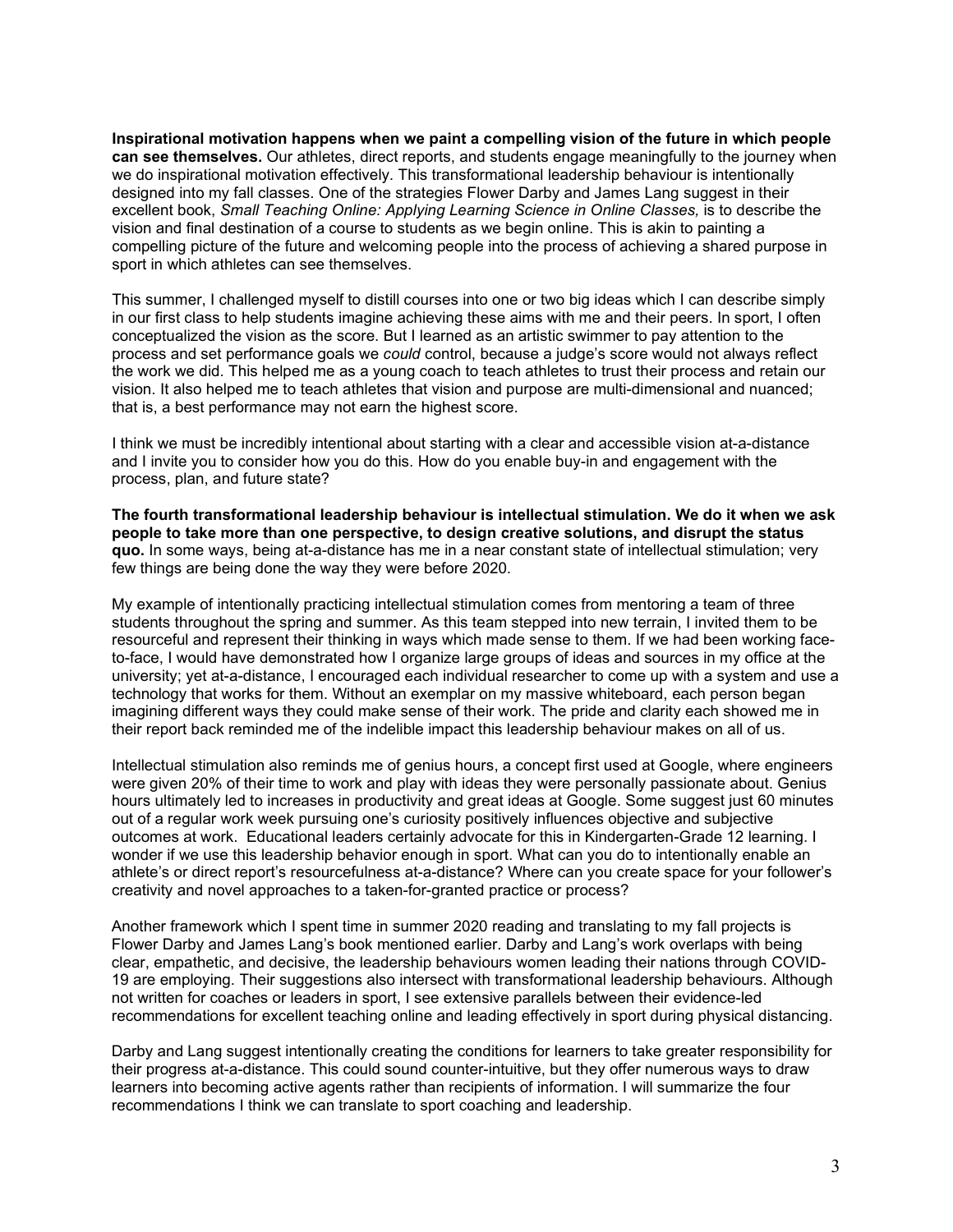**Explain the value of the specific activities you have designed.** Keep the rationale for what you are asking people to do in full view and continuously tie work to its overarching purpose. This may mean posting our mission, vision, and values more often, adding reflection against these guiding tenets to a meeting or talking with your athletes about the ultimate aims of training regularly. This year, students will hear me explaining the relationship between their activities and learning, why team-based learning is valuable, and the benefits of coming to class live on a modified schedule. If I were coaching a university team this fall (I did between 2008 and 2014), I would not assign an at-home fitness regime without linking it to the goals and aims we brainstormed as a team. Clarifying the purpose of each step in the process is crucial at-a-distance.

**Break down large or complex tasks into logical, manageable chunks**. In one of my courses, I have added a research project where students will focus on a nagging problem they have experienced in sport coaching, search the scholarly research, and develop solutions. I have carefully designed week-by-week tasks for teams to dig into and check off during this multi-faceted project. The final product, a podcast designed for volunteer coaches working with public school sport teams, will be the culmination of 12 weeks of discovery, design. What could you add to a work plan or Yearly Training Plan which would help athletes and people who report to you become engaged in and motivated by the large, complex journey they will take while we are physically distanced? How can you involve your athletes and reports in breaking down of a complex project or process?

**Create more support for working on one's own**. I am using intentional teamwork in my courses this fall, to combat the loneliness of doing university from one's bedroom. I know that many hours of work will be done by students on their own, and the isolation physical distancing can create is something I am deeply worried about. I am translating the structure and extra framing Darby and Lang recommend into questions for my students to consider while they consume course content. When I release a video or article to students, I will include a series of questions to pause and answer as they work through the content. This has been shown to increase engagement in learning on-line. If I were coaching this fall and had workouts athletes need to complete on their own, I would add check-ins and responses during sessions which in person would seem unnecessary. Specifically, if athletes needed to complete a 45 minute strength workout, I might integrate 5 to 10 micro-responses into the plan, asking them to jot down or record a comment regularly to deepen their engagement and my sense of how they are doing.

**Talk about the role of belonging in making progress**. We know that feeling as if we belong to a group positively influences our progress. I have said this in my face-to-face classes repeatedly over the years. I use the fundamental need of feeling like we belong to help one of the most fragmented university teams I ever coached navigate some significant personality clashes. This point from Darby and Lang is at the heart of my beliefs about teaching and learning. Team learning and reliance upon peers frames my fall 2020 courses. Sport itself gives us the conditions for team, even when we compete on our own. An advantage to coaching through the pandemic might be in leveraging the taken-for-granted connections teammates have with one another. I imagine surfacing and celebrating these links in sport. This should strengthen and expand them. What can you do to catalyze meaningful conversations about the role of belonging to a group and making progress in sport? Who can you enlist in your team to make this memorable and impactful?

In many ways, beginning this fall term — something I associate with sunny afternoons, crisp apples, and the smell of sharp pencils — feels like a moon landing . And I am not certain I have enough oxygen in my tank or the right boots. While writing this article, my calendar is full of orientation meetings, graduate student checklists, planning to create something meaningful for nearly 160 students I have not met yet. By the time this article is live, we will be six weeks into term, those early steps too far behind me to see clearly perhaps. I am wondering with a potent mix of nervousness and curiosity: What are we paying attention to? What are we learning? Is this a leadership chapter we can be proud of when we take stock of the choices we made, the boundaries we maintained, and the examples we set? Was I clear, decisive ,and empathic enough? To be determined.